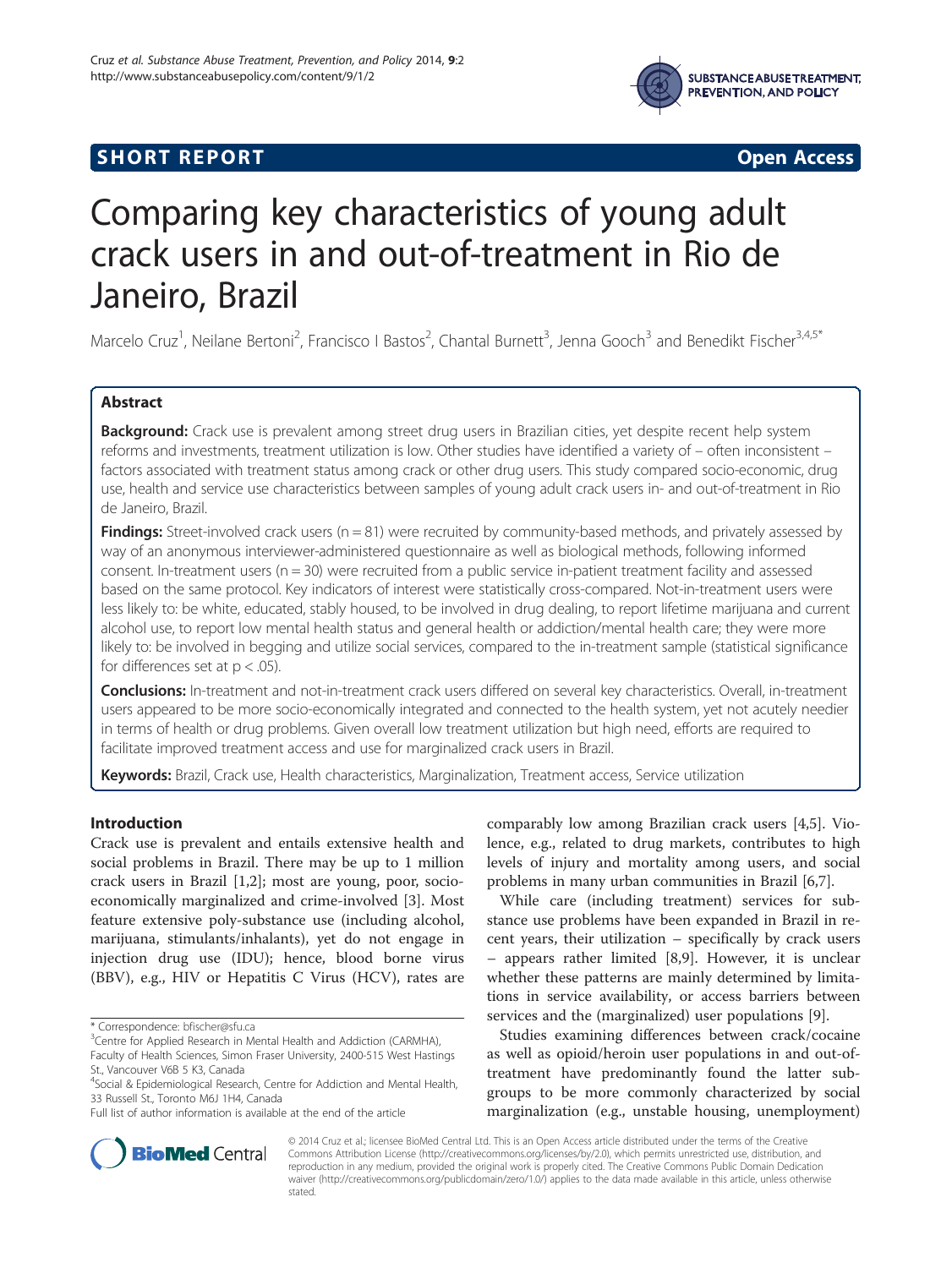and limited social supports; lengthier, more complex and/ or problematic drug use histories or patterns; more intensive (physical and/or mental) health problems; and higher crime or criminal justice involvement; however, findings are heterogeneous and inconsistent [\[10-13\]](#page-5-0). While comparative Brazilian studies are scarce, Ferri et al. found higher levels of homelessness, sex trade, crime and problematic substance use among out-of-treatment compared to in-treatment cocaine users in Sao Paulo [[14](#page-5-0)]. Malta et al. [\[8\]](#page-5-0) found socio-demographic factors (race, education, employment) to be associated with treatment-seeking among impoverished drug users in Rio de Janeiro (RdJ).

The purpose of this study was to compare key socioeconomic, drug use and health characteristics of two samples of young adult in- and out-of-treatment crack users in RdJ, Brazil; given the acute extent of crack use in Brazil yet low treatment utilization, this comparative analysis aids to identify potential factors differentiating treatment status, and to inform interventions towards improving treatment access and/or utilization.

# Findings

## Methods

The study conducted a comparative, cross-sectional assessment of two community-recruited convenience samples of young out-of-treatment and in-treatment crack users. Eligibility criteria for both samples were: 1) Crack use on 3+ days/week in last 3 months (for in-treatment participants, this criterion applied to pre-treatment entry); 2) 18–24 years of age; 3) ability to consent to study protocol, facilitating basic comparability of retrospective data on these grounds. Street-involved users were recruited by way of community-based outreach methods in a poor neighborhood (Jazarezinho) of RdJ known for street drug use. Local community contacts distributed key study information among users, and prospective participants underwent a brief in-person eligibility assessment. The treatment sample was recruited from among in-patients in a public drug treatment clinic (capacity: 90 beds; average program duration 30–45 days, with most admissions by self- or family-referral) in RdJ. Similarly, potentially eligible patient participants recruited in the clinic were informed about the study by clinic staff in the clinic setting, then contacted study staff if they expressed interest and were subsequently screened for eligibility. The locale from which street users were recruited and the clinic are situated within different parts of RdJ. The clinic is the only general and public referral clinic in RdJ for in-patient drug abuse treatment mainly catering to poor and marginalized users. While the clinic's crack user patients are referred from different neighborhoods across the city, including the one where street users were recruited, the general profile of the clinic's patient population allows to reasonably

Upon eligibility confirmation and provision of informed consent, participants were assessed via an intervieweradministered, anonymous questionnaire comprising social, drug use, and health characteristics; furthermore, blood samples for anonymous BBV testing were collected. Assessments took about 45–60 minutes, and were conducted by field research assistants trained and experienced in field research with marginalized populations. Participants received a public transportation pass for their time and efforts. The study protocol was approved by the Ethical Review Committee, Institute of Psychiatry, Federal University of Rio de Janeiro, as well as the Brazilian National Ethics Committee (CONEP 519/2010; see also [[9\]](#page-5-0) for additional study details).

A total of  $n = 81$  street-involved, and  $n = 30$  intreatment users were assessed between November 2010 and July 2011. Data were entered into an electronic database; descriptive statistics on relevant outcome indicators were computed with SPSS. Specifically, we computed proportions for categorical variables, and means for continuous variables, including 95% Confidence Intervals (CI), and statistically compared these indicators between the two groups by way of chi-square and t-tests, respectively, with significance levels set at  $p < .05$ .

## Results

The mean age in both samples was 21 years (range 18– 24; SD: 2; data not shown). Respective majorities in both samples were male; single or separated; unemployed and had been arrested; a minority in both groups engaged in sex work. The street sample: included fewer white people; had lower education; was more likely to be unstably housed and to be involved in begging – but less likely to be involved in drug dealing – than the treatment sample (Table [1\)](#page-2-0).

Both samples, on average, had a history of about 4 years of crack use as well as reported between 10 and 12 crack use episodes per day (data not shown). None except one participant had an IDU history. A larger proportion of non-treatment participants shared crack pipe implements. Approximately half or more participants in both samples reported lifetime and current use of alcohol, tobacco, marijuana and cocaine. Larger proportions in the treatment sample reported current (i.e., past 30 days) alcohol use (Table [2](#page-3-0)).

About half the participants in both samples reported physical health to be 'good' or better, and that they had some physical health problems. While about a third in each group reported mental health problems, fewer – about half – of in-treatment participants rated their mental health to be 'good' or better. A majority in both samples reported unsafe sex, while only a minority had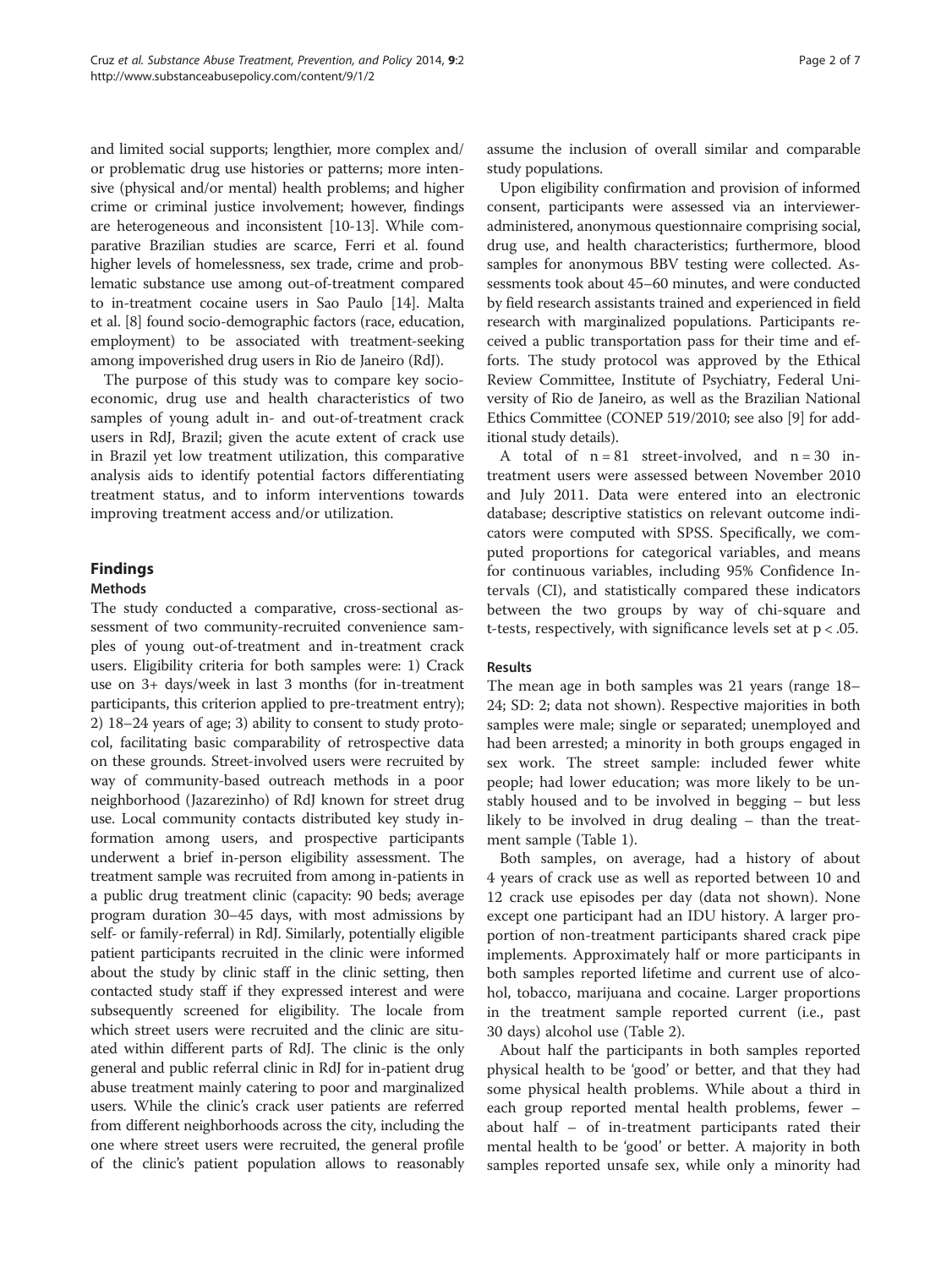### <span id="page-2-0"></span>Table 1 Socio-demographic and -economic characteristics of samples

|                                               | Street sample $(n = 81)$ |      |           | Treatment sample $(n = 30)$ |      |            |  |
|-----------------------------------------------|--------------------------|------|-----------|-----------------------------|------|------------|--|
|                                               | n                        | $\%$ | 95% CI    | n                           | $\%$ | 95% CI     |  |
| Sex                                           |                          |      |           |                             |      |            |  |
| Male                                          | 54                       | 67   | $57 - 77$ | 23                          | 79   | 64-94      |  |
| Female                                        | 26                       | 33   | $23 - 43$ | 6                           | 21   | $6 - 36$   |  |
| Colour/Race [*]                               |                          |      |           |                             |      |            |  |
| White                                         | $\,8\,$                  | 10   | $4 - 17$  | 8                           | 27   | $11 - 43$  |  |
| Non-white                                     | 73                       | 90   | $84 - 97$ | 22                          | 73   | $57 - 89$  |  |
| <b>Marital status</b>                         |                          |      |           |                             |      |            |  |
| Single or separated                           | 70                       | 86   | 79-94     | 24                          | 80   | $66 - 94$  |  |
| Married or co-habitating                      | 11                       | 14   | $6 - 22$  | 6                           | 20   | $6 - 34$   |  |
| Education [*]                                 |                          |      |           |                             |      |            |  |
| No formal education or some elementary school | 69                       | 86   | 79-94     | 14                          | 47   | $29 - 65$  |  |
| Completed elementary school or higher         | 11                       | 14   | $6 - 22$  | 16                          | 53   | $35 - 71$  |  |
| Housing status [30] [*]                       |                          |      |           |                             |      |            |  |
| Stable                                        | 20                       | 25   | $16 - 35$ | 27                          | 90   | $80 - 101$ |  |
| Unstable (including homelessness)             | 60                       | 75   | $66 - 85$ | 3                           | 10   | $0 - 21$   |  |
| Employment status [30]                        |                          |      |           |                             |      |            |  |
| Employed or working                           | 33                       | 41   | $30 - 52$ | 15                          | 50   | $32 - 68$  |  |
| Not employed                                  | 48                       | 59   | $48 - 70$ | 15                          | 50   | $32 - 68$  |  |
| Arrested (in past year)                       |                          |      |           |                             |      |            |  |
| Yes                                           | 23                       | 28   | $18 - 38$ | 12                          | 40   | $23 - 58$  |  |
| <b>No</b>                                     | 58                       | 72   | $62 - 82$ | 18                          | 60   | $43 - 76$  |  |
| Drug dealing for income [30] [*]              |                          |      |           |                             |      |            |  |
| Yes                                           | $\overline{7}$           | 9    | $3 - 15$  | 8                           | 27   | $11 - 43$  |  |
| <b>No</b>                                     | 74                       | 91   | $75 - 91$ | 22                          | 73   | $57 - 89$  |  |
| Sex work for income [30]                      |                          |      |           |                             |      |            |  |
| Yes                                           | 14                       | 17   | $9 - 25$  | 3                           | 10   | $0 - 21$   |  |
| <b>No</b>                                     | 67                       | 83   | $75 - 91$ | 27                          | 90   | 79-101     |  |
| Begging for income [30] [*]                   |                          |      |           |                             |      |            |  |
| Yes                                           | 20                       | 25   | $16 - 34$ | 1                           | 3    | $0 - 9$    |  |
| No                                            | 61                       | 75   | 66-84     | 29                          | 97   | $91 - 103$ |  |

Notes:

[30]: In past 30 days.

[\*] Chi-square significant at p < 0.05 level.

ever been HIV tested. Small proportions in both groups were HBV (antigen) positive; a small proportion in the street group was HIV-positive. Minorities in each group reported general health, specialized addiction/mental health, and social service utilization; social service utilization was higher among non-treatment users; general and specialized health service utilization was higher among in-treatment users (Table [3](#page-4-0)).

## **Discussion**

We found notable differences in key characteristics between the non-treatment and treatment samples of crack

users, several of which mirror findings from other studies. For example, lower rates of visible minorities (e.g., non-whites) and higher education status have been found among in-treatment samples elsewhere, suggesting that socio-economic status may play a role in treatment seeking or access; this could relate to the access of relevant information, the management of bureaucratic systems or simply monetary resources [[8,12,13\]](#page-5-0). Housing status is recognized as a primary determinant of health, and specifically for risk and harm outcomes among drug users [[15](#page-5-0),[16](#page-5-0)]. Thus, it may act as a form of 'social capital' facilitating the dynamics of treatment access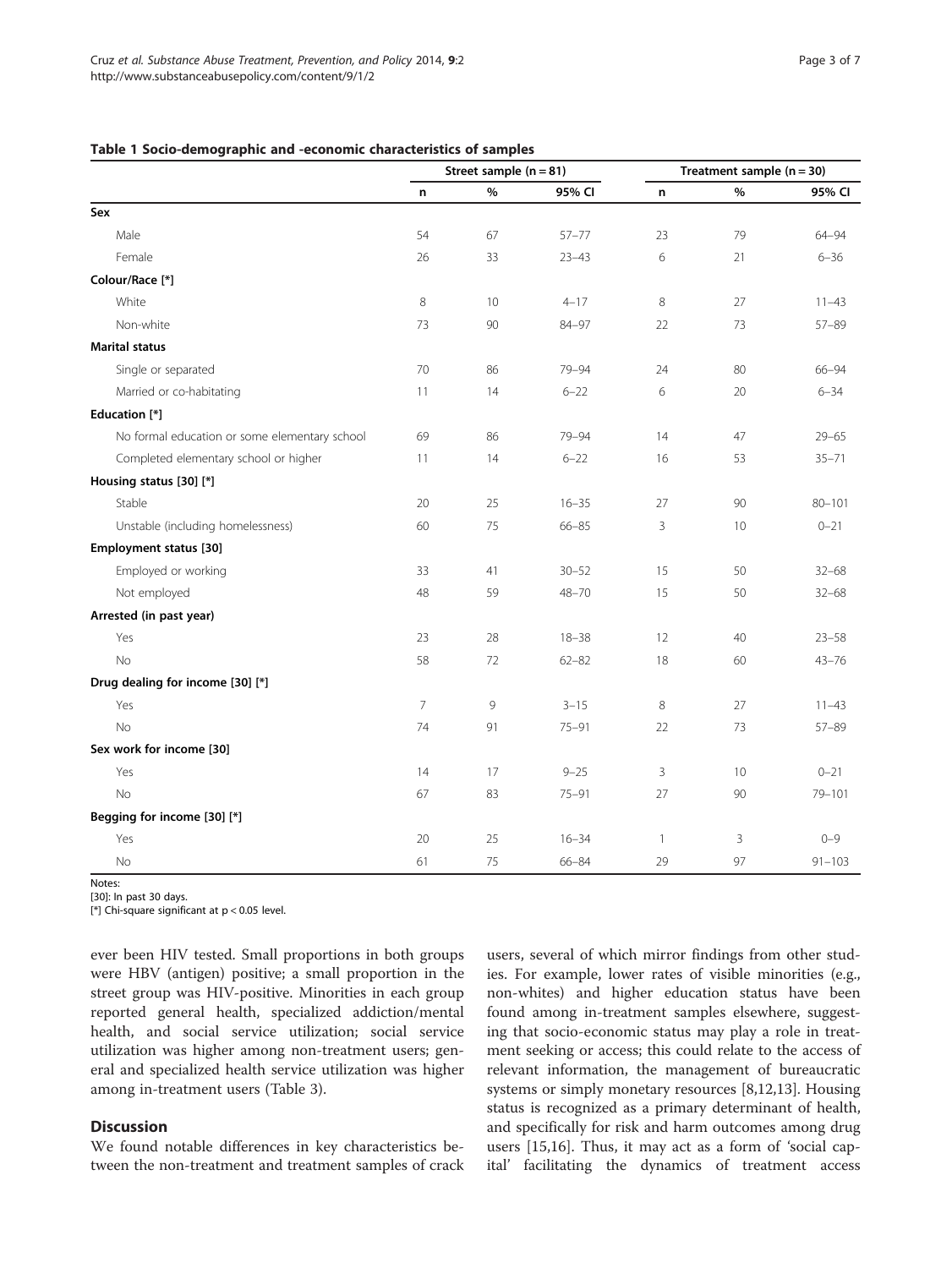#### <span id="page-3-0"></span>Table 2 Crack and other drug use characteristics of samples

|                                  |                | Street sample $(n = 81)$ |           |                | Treatment sample $(n = 30)$ |            |
|----------------------------------|----------------|--------------------------|-----------|----------------|-----------------------------|------------|
|                                  | N              | $\%$                     | 95% CI    | n              | $\%$                        | 95% CI     |
| Shared crack implements [30] [*] |                |                          |           |                |                             |            |
| Yes                              | 49             | 60                       | 49-71     | 8              | 27                          | $11 - 43$  |
| <b>No</b>                        | 32             | 40                       | $29 - 51$ | 22             | 73                          | $57 - 89$  |
| Shared >10 time (among sharers)  |                |                          |           |                |                             |            |
| Yes                              | 33             | 67                       | $54 - 80$ | 3              | 38                          | $4 - 72$   |
| No                               | 16             | 33                       | $20 - 46$ | 5              | 62                          | $28 - 96$  |
| Drug injection history (ever)    |                |                          |           |                |                             |            |
| Yes                              | 0              | n/a                      | n/a       |                | 3                           | n/a        |
| <b>No</b>                        | 81             | 100                      | n/a       | 29             | 97                          | $91 - 100$ |
| Use of other drugs [30]          |                |                          |           |                |                             |            |
| Alcohol [*]                      | 21             | 34                       | $22 - 46$ | 13             | 65                          | $43 - 85$  |
| Tobacco                          | 70             | 92                       | $86 - 98$ | 25             | 96                          | $89 - 100$ |
| Cocaine                          | 14             | 26                       | $14 - 38$ | 9              | 45                          | $23 - 67$  |
| Marijuana                        | 42             | 64                       | $52 - 76$ | 19             | 66                          | $49 - 83$  |
| Benzodiazepines                  | 0              | n/a                      | n/a       |                | 33                          | n/a        |
| Inhalants (e.g., glue, solvents) | $\overline{2}$ | 5                        | $0 - 12$  | $\overline{2}$ | 20                          | $0 - 43$   |

Notes:

[30]: In past 30 days.

[\*] Chi-square significant at p < 0.05 level.

[[10,12,14\]](#page-5-0). While less intensely crime-involved individuals are generally more likely to access treatment, our treatment sample indicated more prolific involvement in drug dealing (but less begging) [\[14](#page-5-0)]. There is no readily evident explanation for this difference, also since the treatment program under study did not include compulsory treatment referrals.

While the two groups showed similar crack and IDU patterns, the non-treatment group featured a higher prevalence of crack implement sharing – a risk behavior that possibly facilitates BBV (e.g., HCV) transmission [\[17](#page-5-0)]. This mirrors other studies' findings that key risk behaviors (e.g., needle sharing) are more commonly found among socio-economically marginalized (e.g., homeless) drug users [[16,18](#page-5-0)]. The groups featured similar profiles of other current (non-crack) drug use, with the exception of alcohol use which was more prevalent among the in-treatment group. Since the intensity of drug use patterns or problems can influence treatmentseeking [[19](#page-5-0)], alcohol-related problems may have been a factor in treatment-seeking in the in-treatment group; however, we do not have evidence for other, similar drug use-related differentiating factors which hence likely need to be identified in other individual or ecological domains.

Users' physical and mental health status are associated with treatment access and status [\[20,21](#page-5-0)]. Our study's intreatment group indicated lower mental health status self-ratings which – while no differences were found for

mental health problems – may directly relate to the severity of crack or other drug use related problems (e.g., withdrawal) experienced, or otherwise motivated treatment seeking. We found important differences regarding health and social service utilization patterns. While any service utilization was limited to respective sample minorities, higher social service utilization among non-treatment participants may suggest higher need for and reliance on 'survival' services (e.g., food-banks, shelter), consistent with their higher socio-economic marginalization. Conversely, the in-treatment group appeared to be better connected with health services, which may be a factor facilitating treatment access.

While extensive treatment needs for crack use appear to exist, treatment service access and utilization have been found to be distinctly low in Brazil (e.g., [[8,9](#page-5-0)]). In-treatment users in this study were less socioeconomically marginalized (e.g., regarding education, housing) and more connected to the service system. These factors have been recognized as important in facilitating health service utilization among drug users [[22](#page-5-0),[23](#page-6-0)]. Correspondingly, the more marginalized crack users were less likely to access or utilize treatment (and other health services). This is disconcerting also since marginalized drug users typically feature more acute or severe health risks or care needs [\[16](#page-5-0)]. Multi-site data are needed to compare the situation, and related factors, to elsewhere in Brazil. In the context of extensive prevalence of crack use and harms in Brazil, our study's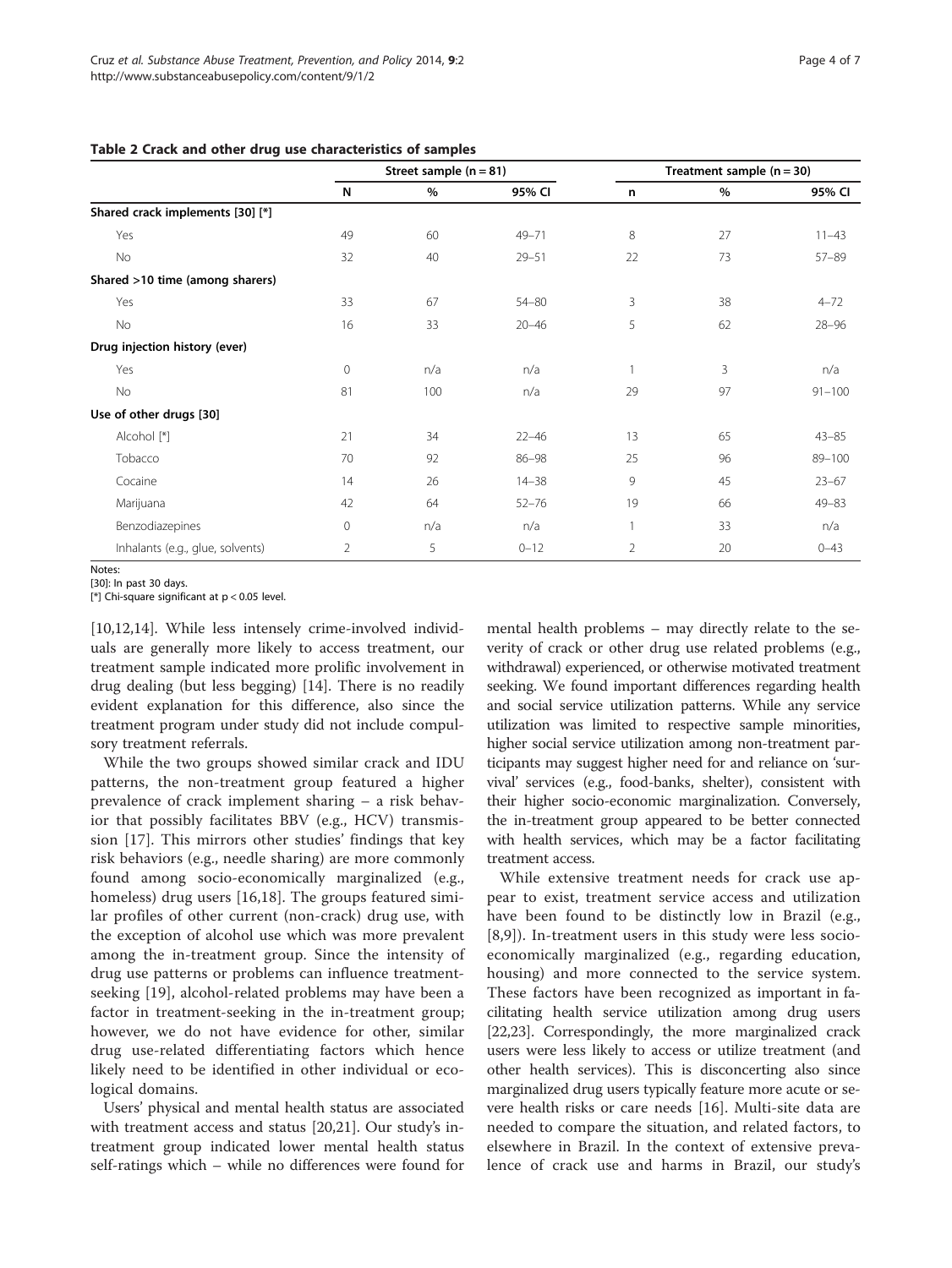#### <span id="page-4-0"></span>Table 3 Key health and service utilization indicators of samples

|                                                                                | Street sample $(n = 81)$ |                 |           | Treatment sample $(n = 30)$ |     |           |
|--------------------------------------------------------------------------------|--------------------------|-----------------|-----------|-----------------------------|-----|-----------|
|                                                                                | n                        | $\%$            | 95% CI    | n                           | %   | 95% CI    |
| Self-rated physical health status [30]                                         |                          |                 |           |                             |     |           |
| Excellent, very good, or good                                                  | 43                       | 53              | $42 - 64$ | 13                          | 43  | $25 - 61$ |
| Fair or poor                                                                   | 38                       | 47              | $36 - 58$ | 17                          | 57  | $39 - 75$ |
| Physical health problems [30]                                                  |                          |                 |           |                             |     |           |
| Yes                                                                            | 32                       | 41              | $30 - 52$ | 12                          | 41  | $23 - 59$ |
| <b>No</b>                                                                      | 47                       | 59              | $48 - 70$ | 17                          | 59  | $41 - 77$ |
| Self-rated mental health status [30] [*]                                       |                          |                 |           |                             |     |           |
| Excellent, very good, or good                                                  | 45                       | 56              | $45 - 67$ | 9                           | 31  | $14 - 48$ |
| Fair or poor                                                                   | 35                       | 44              | $33 - 54$ | $20\,$                      | 69  | $52 - 86$ |
| Mental health problems [30]                                                    |                          |                 |           |                             |     |           |
| Yes                                                                            | 30                       | 37              | $27 - 48$ | 11                          | 37  | $20 - 54$ |
| No                                                                             | 51                       | 63              | $53 - 74$ | 19                          | 63  | $46 - 80$ |
| Unprotected sex [30]                                                           |                          |                 |           |                             |     |           |
| Yes                                                                            | 45                       | 56              | $45 - 67$ | 22                          | 73  | 57-89     |
| <b>No</b>                                                                      | 36                       | 44              | $33 - 55$ | 8                           | 27  | $11 - 42$ |
| Tested for HIV (ever)                                                          |                          |                 |           |                             |     |           |
| Yes                                                                            | 34                       | 42              | $31 - 53$ | 11                          | 37  | $20 - 54$ |
| No                                                                             | 46                       | 58              | $47 - 69$ | 19                          | 63  | $46 - 80$ |
| HIV + (serology)                                                               | 3                        | $\overline{4}$  | $0 - 8$   | $\mathsf{O}\xspace$         | n/a | n/a       |
| Hep $B + (HBSAg)$                                                              | 5                        | 6               | $1 - 11$  | $\mathsf{O}\xspace$         | n/a | n/a       |
| Hep C + (HCVAB)                                                                | $\mathsf{O}\xspace$      | n/a             | n/a       | $\mathsf{O}\xspace$         | n/a | n/a       |
| Social services use (e.g., shelter, food bank) [30] [*]                        |                          |                 |           |                             |     |           |
| Yes                                                                            | 27                       | 33              | $23 - 43$ | $\overline{4}$              | 13  | $1 - 25$  |
| No                                                                             | 54                       | 67              | $57 - 77$ | 26                          | 87  | $75 - 99$ |
| General health services use (e.g., community health centre, hospital) [30] [*] |                          |                 |           |                             |     |           |
| Yes                                                                            | 8                        | 10 <sup>°</sup> | $4 - 17$  | 9                           | 30  | $14 - 46$ |
| <b>No</b>                                                                      | 73                       | 90              | 84-97     | 21                          | 70  | $54 - 86$ |
| Specialized mental health or addiction services use [30] [*]                   |                          |                 |           |                             |     |           |
| Yes                                                                            | 0                        | n/a             | n/a       | 3                           | 10  | $0 - 21$  |
| No                                                                             | 69                       | 100             | n/a       | 26                          | 90  | 79 - 101  |

Notes:

[30]: In past 30 days.

[\*] Chi-square significant at p < 0.05 level.

findings may support calls for both an expansion of treatment resources at least in the specific contexts of our study, as well as for existent services to be more effectively tailored to the target population; these are supported by recent related analyses finding that crack users predominantly refrain from utilizing existing services yet strongly desire to access suitable treatment if available to them [\[9\]](#page-5-0). Substantive service expansions have recently been implemented in Brazil; for example, the number of community-based help centers designated for alcohol and drug problems (CAPS-AD) almost doubled from 1010 (2006) to 1803 (2012) [[24](#page-6-0)]. These

efforts, however, appear to be insufficient to date. In addition, fundamental discussions are ongoing regarding the nature and range of treatment options needed for crack use [\[25](#page-6-0)]. While several of the differences (e.g., social marginalization, health risks/status) we found between the samples are not easily amenable to correction by interventions, these imply that efforts to connect crack users with treatment in particular should focus on the most marginalized users and those characterized by key health risks or problems; these efforts may best occur by community- and/or peer-based based outreach or other targeted efforts.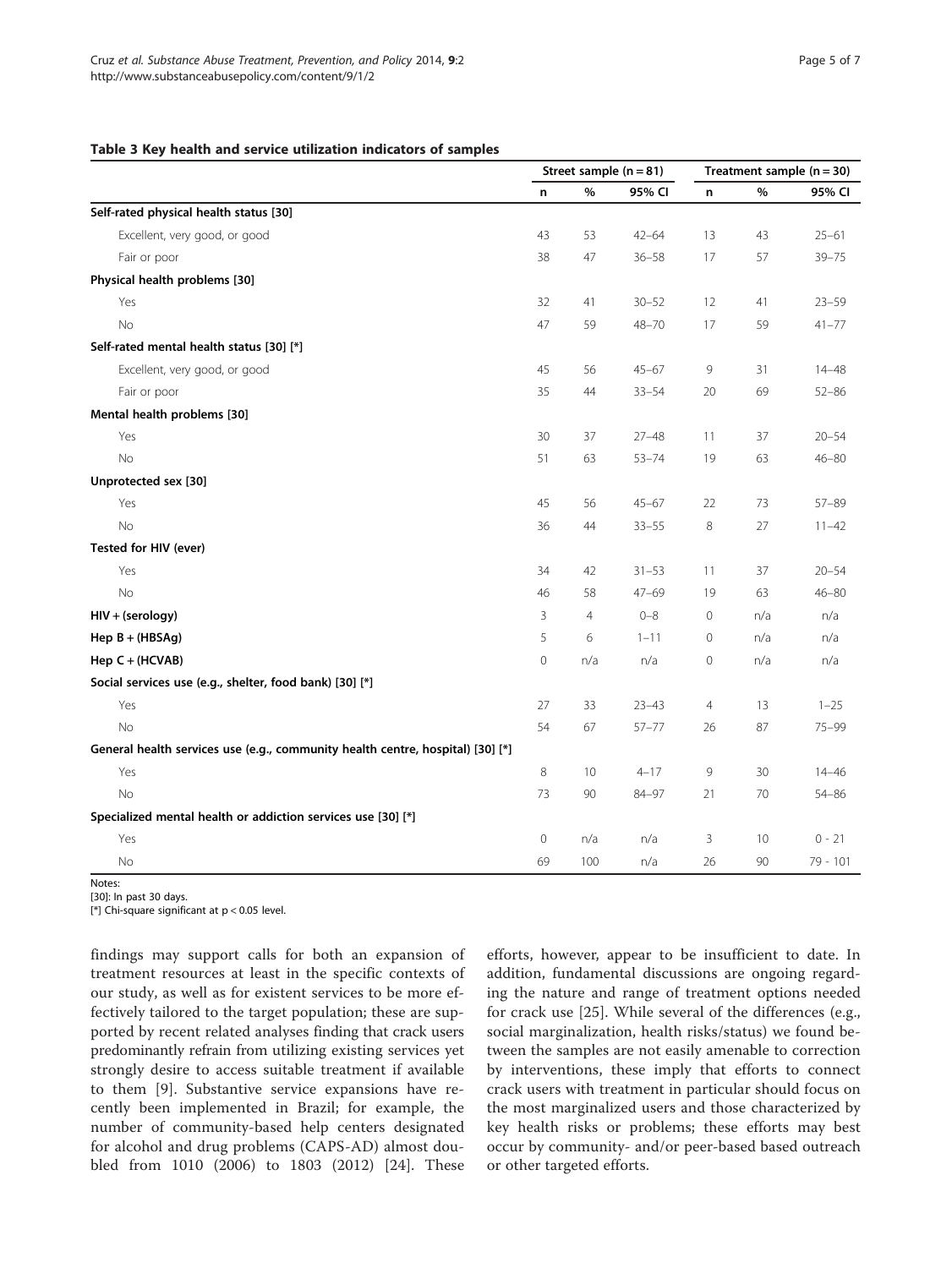<span id="page-5-0"></span>Our study's limitations include that it relied on data from relatively small, non-representative convenience samples, including possible selection biases, e.g. as related to sampling, which therefore cannot be generalized. Data collection utilized self-report methods (except for BBV testing) which cannot be objectively validated and social desirability dynamics may have influenced responses however, study and assessment design (including protection of participant identity and data confidentiality) and experiences from other studies have shown similar data to be valid [[26](#page-6-0)]. Samples were not assessed by clinical diagnosis instruments for severity of drug problems or clinical needs (e.g., crack dependence); however, both samples fulfilled the same eligibility criteria regarding intensive crack use, and were hence comparable on these grounds. Further, our study assessed treatment participation but not treatment outcomes.

In sum, we found important differences between inand out-of-treatment crack users in the specific context of RdJ, Brazil; these suggest a need for improved treatment service availability, access and delivery – with particular attention to the most marginalized and high-risk users – in the target population.

#### Abbreviations

BBV: Blood borne virus; HBV: Hepatitis B virus; HCV: Hepatitis C virus; HIV: Human immunodeficiency virus; IDU: Injection drug use; Rdj: Rio de Janeiro; SPSS: Statistical package for the social sciences.

#### Competing interests

The authors declare that they have no competing interests.

#### Authors' contributions

MC, FB, BF designed the study protocol and data analysis plan. NB managed the study data and conducted the data analysis. CB and JG conducted relevant literature searches and reviews, and integrated them with study data. BF, MC and FB jointly led the manuscript writing. All authors contributed to data interpretation and manuscript revisions, and have read and approved the final manuscript.

#### Acknowledgments

The authors acknowledge research funding from the Brazilian federal Ministry of Health as well as research exchange funds from the Association of Universities and Colleges of Canada, for the present study. BF acknowledges salary support from a CIHR/PHAC Chair in Applied Public Health. Neither funder had any role in the study design, collection, analysis or interpretation of the data; in the writing the manuscript; or in the decision to submit the manuscript for publication.

#### Author details

<sup>1</sup>Institute of Psychiatry, Federal University of Rio de Janeiro, Av. Venceslau Bras, 71 Fundos, Rio de Janeiro 22290-140, Brazil. <sup>2</sup>Institute of Communication and Scientific Information & Technology for Health, Oswaldo Cruz Foundation, Av. Brazil, 4365 – Manguinhos, Rio de Janeiro 21040-360, Brazil. <sup>3</sup> Centre for Applied Research in Mental Health and Addiction (CARMHA), Faculty of Health Sciences, Simon Fraser University, 2400-515 West Hastings St., Vancouver V6B 5 K3, Canada. <sup>4</sup>Social & Epidemiological Research, Centre for Addiction and Mental Health, 33 Russell St., Toronto M6J 1H4, Canada. <sup>5</sup>Department of Psychiatry, University of Toronto, 250 College Street, Toronto M5T 1R8, Canada.

#### Received: 4 October 2013 Accepted: 18 December 2013 Published: 10 January 2014

#### References

- 1. Dualibi LB, Ribeiro M, Laranieira R: Profile of cocaine and crack users in Brazil. Cad Saude Publica 2008, 24(Suppl 4):s545–s557.
- Galduróz JCF, Noto AR, Nappo SA, Carlini EA: Household survey on drug abuse in Brazil: study involving the 107 major cities of the country— 2001. Addict Behav 2005, 30(3):545–556.
- 3. Chaves TV, Sanchez ZM, Ribeiro LA, Nappo SA: Crack cocaine craving: behaviors and coping strategies among current and former users. Rev Saude Publica 2011, 45(6):1168–1175.
- 4. Nunes CLX, Andrade T, Galvão-Castro B, Bastos FI, Reingold A: Assessing risk behaviors and prevalence of sexually transmitted and blood-borne infections among female crack cocaine users in Salvador-Bahia, Brazil. Braz J Infect Dis 2007, 11(6):561–566.
- 5. Malta M, Monteiro S, Lima RM, Bauken S, de Marco A, Zuim GC, Bastos FI, Singer M, Strathdee SA: HIV/AIDS risk among female sex workers who use crack in Brazil. Rev Saude Publica 2008, 42(5):830–837.
- 6. Bastos FI: Structural violence in the context of drug policy and initiatives aiming to reduce drug-related harm in contemporary Brazil: a review. Subst Use Misuse 2012, 47(13–14):1603–1610.
- 7. Dias AC, Ribeiro M, Dunn J, Sesso R, Laranjeira R: Follow-up study of crack cocaine users: situation of the patients after 2, 5, and 12 years. Subst Abus 2008, 29(3):71-79.
- 8. Malta M, Cavalcanti S, Gliksman L, Adlaf E, Hacker A, Bertoni N, Massard E, Bastos FI: Behavior and major barriers faced by non-injectable drug users with HBV/HCV seeking treatment for hepatitis and drug addiction in Rio de Janeiro, Brazil. Cien Saude Colet 2011, 16(12):4777–4786.
- 9. Cruz MS, Andrade T, Bastos FI, Leal E, Bertoni N, Melo-Villar L, Tiesmaki M, Fischer B: Key drug use, health and socio-economic characteristics of young crack users in two Brazilian cities. Int J Drug Policy 2013, 24(5):432–438.
- 10. Pottieger AE, Tressell PA, Surratt HL, Inciardi JA, Chitwood DD: Drug use patterns of adult crack users in street versus residential treatment samples. J Psychoactive Drugs 1995, 27(1):27-38.
- 11. Ross J, Teesson M, Darke S, Lynskey M, Ali R, Ritter A, Cooke R: The characteristics of heroin users entering treatment: findings from the Australian treatment outcome study (ATOS). Drug Alcohol Rev 2005, 24(5):411–418.
- 12. van der Poel A, Barendregt C, van de Mheen D: Drug users' participation in addiction care: different groups do different things. J Psychoactive Drugs 2006, 38(2):123–132.
- 13. Schwartz RP, Kelly SM, O'Grady KE, Mitchell SG, Brown BS: Antecedents and correlates of methadone treatment entry: a comparison of out-oftreatment and in-treatment cohorts. Drug Alcohol Depend 2011, 115(1):23–29.
- 14. Ferri CP, Gossop M, Laranjeira RR: High dose cocaine use in São Paulo: a comparison of treatment and community samples. Subst Use Misuse 2001, 36(3):237–255.
- 15. Marmot MG, Wilkinson RG: Social determinants of health. Oxford, UK: Oxford University Press; 1999.
- 16. Galea S, Vlahov D: Social determinants and the health of drug users: socioeconomic status, homelessness, and incarceration. Public Health Rep 2002, 117(Suppl 1):S135–S145.
- 17. Scheinmann R, Hagan H, Lelutiu-Weinberger C, Stern R, Des Jarlais DC, Flom PL, Strauss S: Non-injection drug use and Hepatitis C virus: a systematic review. Drug Alcohol Depend 2007, 89(1):1–12.
- 18. Rhodes T, Singer M, Bourgois P, Friedman S, Strathdee S: The social structural production of HIV risk among injecting drug users. Soc Sci Med 2005, 61(5):1026–1044.
- 19. McMahon TJ, Winkel JD, Suchman NE, Luthar SS: Drug dependence, parenting responsibilities, and treatment history: why doesn't mom go for help? Drug Alcohol Depend 2002, 65(2):105–114.
- 20. Saum CA, Hiller ML, Leigey ME, Inciardi JA, Surratt HL: Predictors of substance abuse treatment entry for crime-involved, cocaine-dependent women. Drug Alcohol Depend 2007, 91(2–3):253–259.
- 21. Haller DL, Miles DR, Dawson KS: Factors influencing treatment enrollment by pregnant substance abusers. Am J Drug Alcohol Abuse 2003, 29(1):117–131.
- 22. Metsch LR, McCoy HV, McCoy CB, Miles CC, Edlin BR, Pereyra M: Use of health care services by women who Use crack cocaine. Women Health 1999, 30(1):35–51.